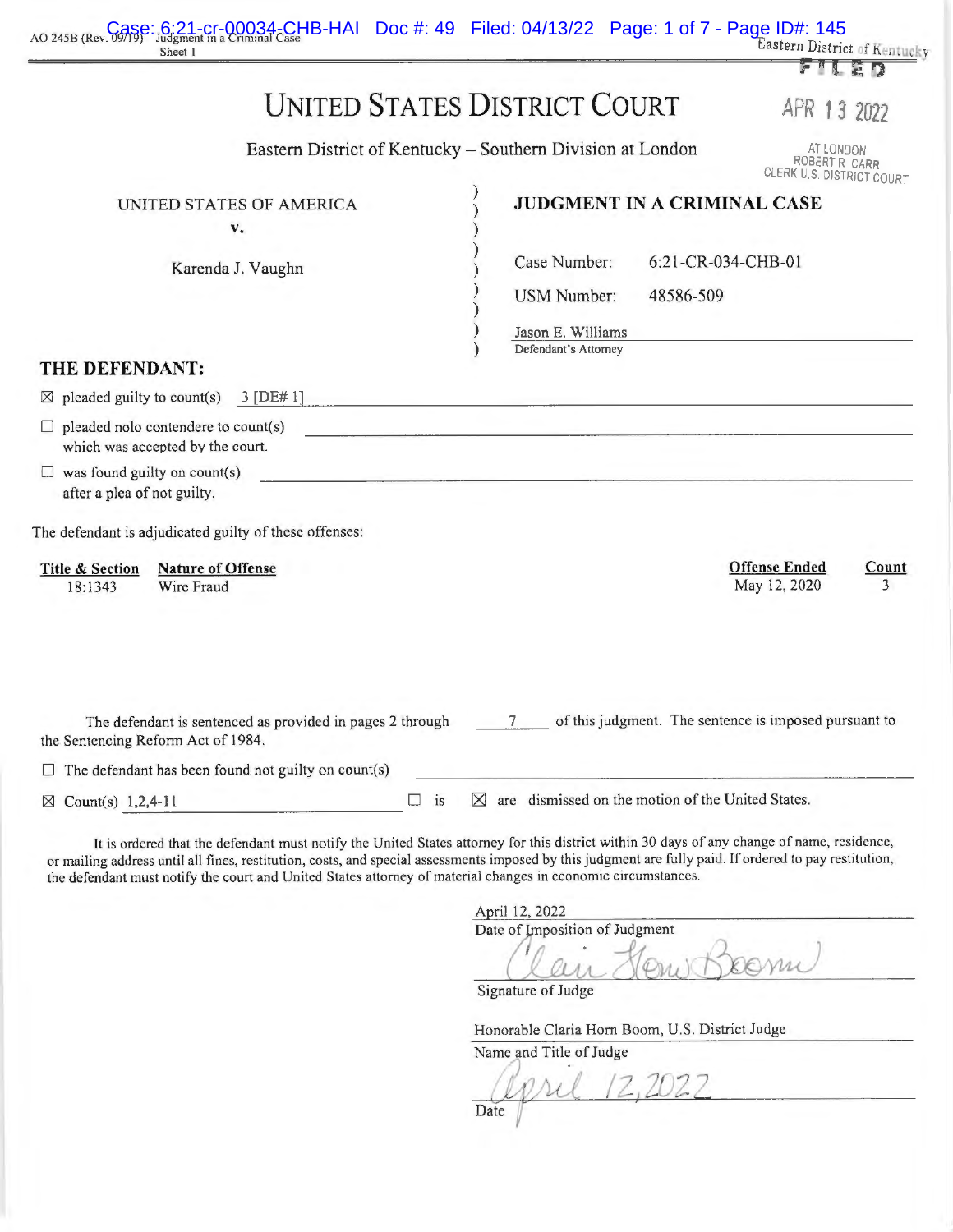AO 245B (Rev. 09/19) Judgment in a Criminal Case **HB-HAI** Doc #: 49 Filed: 04/13/22 Page: 2 of 7 - Page ID#: 146<br>AO 245B (Rev. 09/19) Judgment in a Criminal Case Sheet 2 - Imprisonment

Judgment  $-$  Page  $\frac{2}{2}$  of  $\frac{7}{2}$ 

| DEFENDANT:   | Karenda J. Vaughn     |
|--------------|-----------------------|
| CASE NUMBER: | $6:21$ -CR-034-CHB-01 |

### **IMPRISONMENT**

The defendant is hereby committed to the custody of the Federal Bureau of Prisons to be imprisoned for a total term of:

### **SEVEN** (7) **MONTHS**

| ⊠ | The court makes the following recommendations to the Bureau of Prisons:                         |
|---|-------------------------------------------------------------------------------------------------|
|   | That the defendant be designated the facility closest to her residence for which she qualifies. |

- $\square$  The defendant is remanded to the custody of the United States Marshal.
- $\Box$  The defendant shall surrender to the United States Marshal for this district:
	- $\Box$  at  $\Box$  a.m.  $\Box$  p.m. on  $\Box$ <br>as notified by the United States Marshal.
	-
- $\boxtimes$  The defendant shall surrender for service of sentence at the institution designated by the Bureau of Prisons:
	- $\boxtimes$  before 2 p.m. on July 12, 2022
	- $\Box$  as notified by the United States Marshal.
	- $\Box$  as notified by the Probation or Pretrial Services Office.

### **RETURN**

I have executed this judgment as follows:

|    | Defendant delivered on | tο                                      |
|----|------------------------|-----------------------------------------|
| at |                        | with a certified copy of this judgment. |
|    |                        | UNITED STATES MARSHAL                   |
|    |                        |                                         |

By

DEPUTY UNITED STATES MARSHAL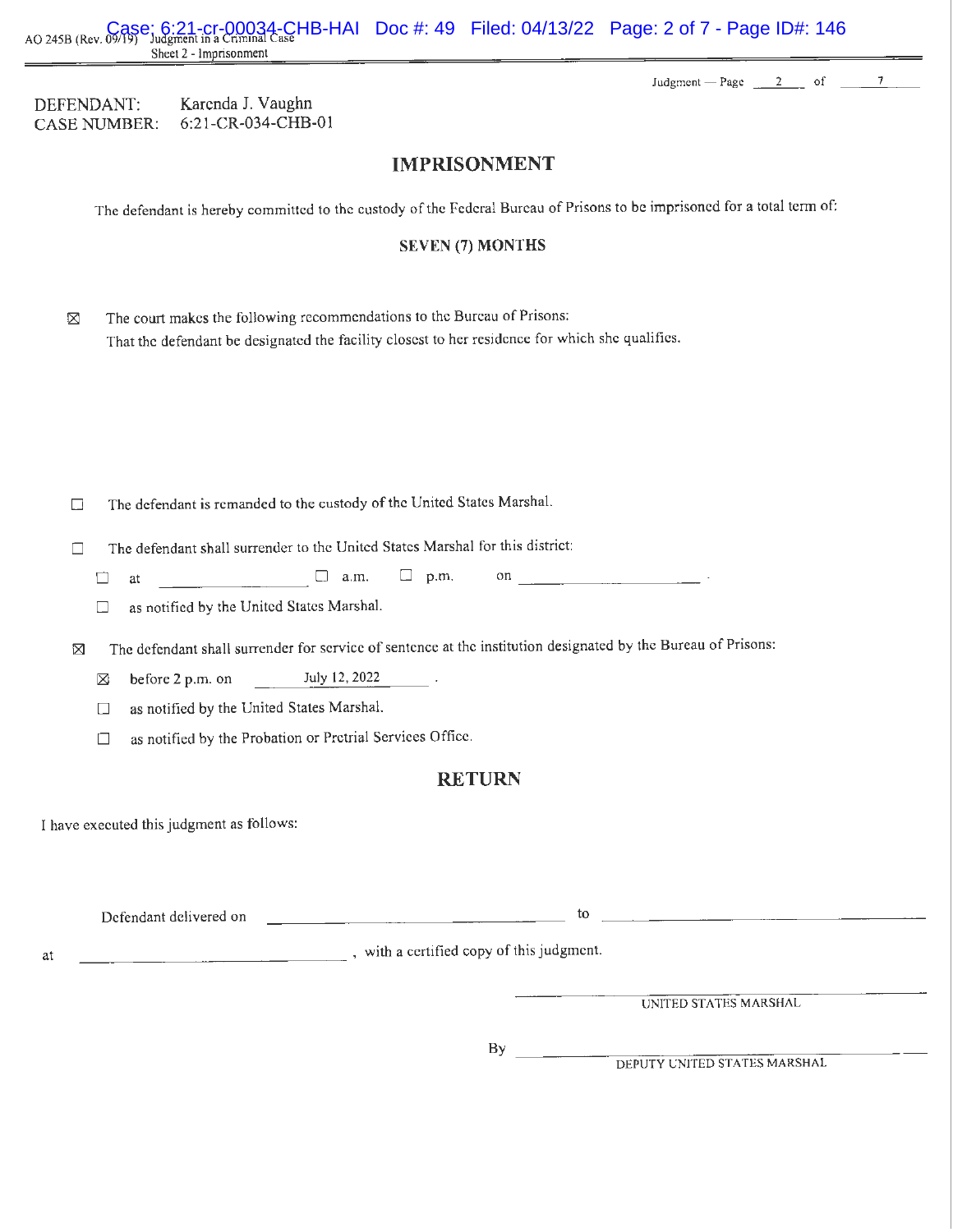AO 245B (Rev. 09/19) Judgment in a Criminal Case<br>AO 245B (Rev. 09/19) Judgment in a Criminal Case Sheet 3 - Supervised Release

Judgment Page  $\frac{3}{2}$  of  $\frac{7}{2}$ 

DEFENDANT: Karenda J. Vaughn CASE NUMBER: 6:21-CR-034-CHB-01

### **SUPERVISED RELEASE**

Upon release from imprisonment, you will be on supervised release for a term of :

**ONE-AND-A-HALF (1 ½) YEARS** 

### **MANDA TORY CONDITIONS**

- I. You must not commit another federal, state or local crime.
- 2. You must not unlawfully possess a controlled substance.
- 3. You must refrain from any unlawful use of a controlled substance. You must submit to one drug test within 15 days of release from imprisonment and at least two periodic drug tests thereafter, as determined by the court.
	- $\Box$  The above drug testing condition is suspended, based on the court's determination that you pose a low risk of future substance abuse. *(Check,* if *applicable.)*
- 4.  $\boxtimes$  You must make restitution in accordance with 18 U.S.C. §§ 3663 and 3663A or any other statute authorizing a sentence of restitution. *(Check,* if *applicable.)*
- 5.  $\boxtimes$  You must cooperate in the collection of DNA as directed by the probation officer. *(Check, if applicable.)*
- 6. D You must comply with the requirements of the Sex Offender Registration and Notification Act (34 U.S.C. § 2090 I, *et seq.)* as directed by the probation officer, the Bureau of Prisons, or any state sex offender registration agency in the location where you reside, work, are a student, or were convicted of a qualifying offense. *(Check,* if *applicable.)*
- 7. D You must participate in an approved program for domestic violence. *(Check,* if *applicable.)*

You must comply with the standard conditions that have been adopted by this court as well as with any other conditions on the attached page.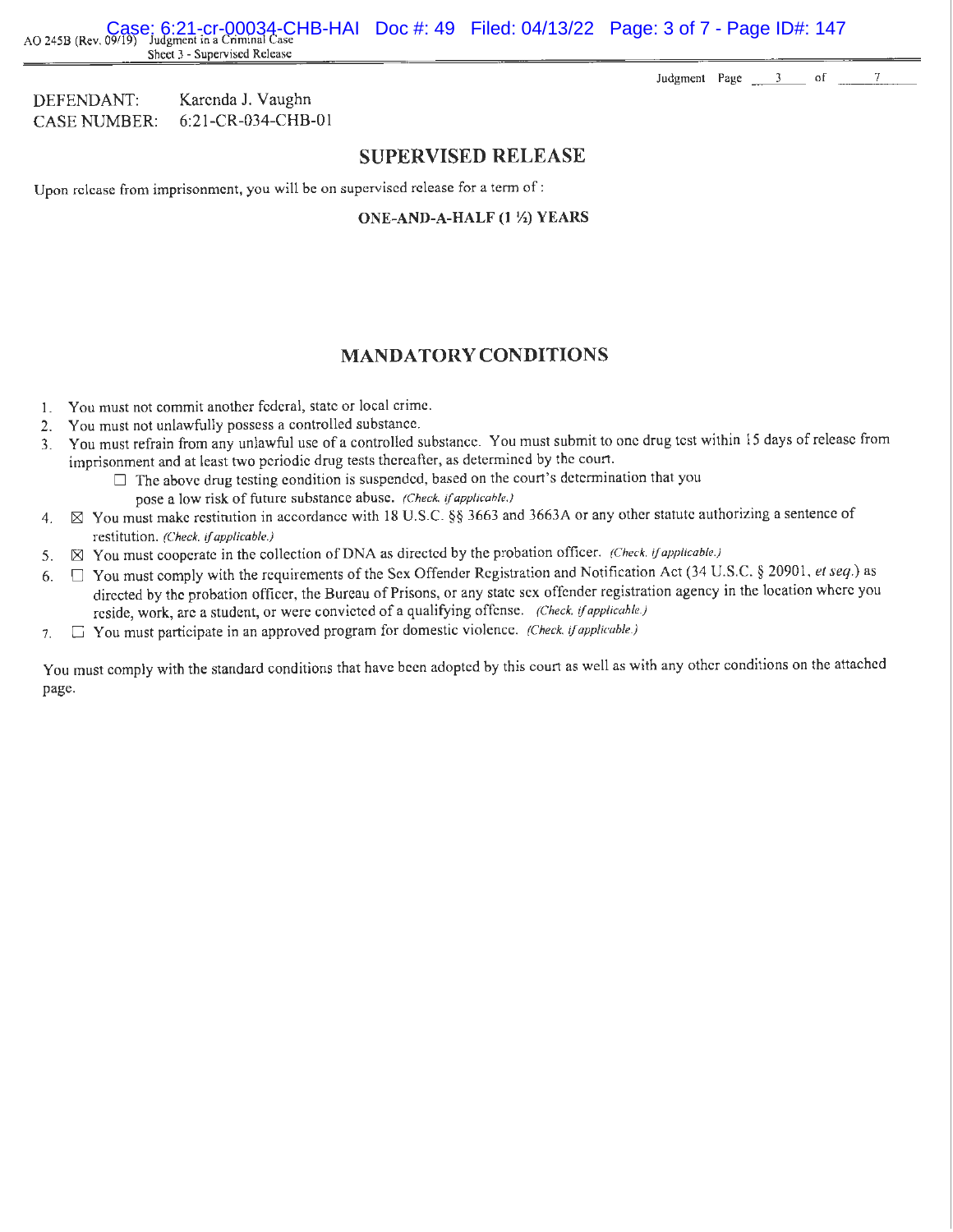Sheet 3A - Supervised Release

Judgment- Page 4 of 7

#### DEFENDANT: CASE NUMBER: Karenda J. Vaughn 6:21-CR-034-CHB-01

## **STANDARD CONDITIONS OF SUPERVISION**

As part of your supervised release, you must comply with the following standard conditions of supervision. These conditions are imposed because they establish the basic expectations for your behavior while on supervision and identify the minimum tools needed by probation officers to keep informed, report to the court about, and bring about improvements in your conduct and condition.

- I. You must report to the probation office in the federal judicial district where you are authorized to reside within 72 hours of your release from imprisonment, unless the probation officer instructs you to report to a different probation office or within a different time frame.
- 2. After initially reporting to the probation office, you will receive instructions from the court or the probation officer about how and when you must report to the probation officer, and you must report to the probation officer as instructed.
- 3. You must not knowingly leave the federal judicial district where you are authorized to reside without first getting permission from the court or the probation officer.
- 4. You must answer truthfully the questions asked by your probation officer.
- 5. You must live at a place approved by the probation officer. If you plan to change where you live or anything about your living arrangements (such as the people you live with), you must notify the probation officer at least 10 days before the change. If notifying the probation officer in advance is not possible due to unanticipated circumstances, you must notify the probation officer within 72 hours of becoming aware of a change or expected change.
- 6. You must allow the probation officer to visit you at any time at your home or elsewhere, and you must permit the probation officer to take any items prohibited by the conditions of your supervision that he or she observes in plain view.
- 7. You must work full time (at least 30 hours per week) at a lawful type of employment, unless the probation officer excuses you from doing so. If you do not have full-time employment you must try to find full-time employment, unless the probation officer excuses you from doing so. If you plan to change where you work or anything about your work (such as your position or your job responsibilities), you must notify the probation officer at least IO days before the change. If notifying the probation officer at least I 0 days in advance is not possible due to unanticipated circumstances, you must notify the probation officer within 72 hours of becoming aware of a change or expected change.
- 8. You must not communicate or interact with someone you know is engaged in criminal activity. If you know someone has been convicted ofa felony, you must not knowingly communicate or interact with that person without first getting the permission of the probation officer.
- 9. If you are arrested or questioned by a law enforcement officer, you must notify the probation officer within 72 hours.
- 10. You must not own, possess, or have access to a firearm, ammunition, destructive device, or dangerous weapon (i.e., anything that was designed, or was modified for, the specific purpose of causing bodily injury or death to another person such as nunchakus or tasers).
- 11. You must not act or make any agreement with a law enforcement agency to act as a confidential human source or informant without first getting the permission of the court.
- 12. If the probation officer determines that you pose a risk to another person (including an organization), the probation officer may require you to notify the person about the risk and you must comply with that instruction. The probation officer may contact the person and confirm that you have notified the person about the risk.
- 13. You must follow the instructions of the probation officer related to the conditions of supervision.

# **U.S. Probation Office Use Only**

A U.S. probation officer has instructed me on the conditions specified by the court and has provided me with a written copy of this judgment containing these conditions. For further information regarding these conditions, see *Overview of Probation and Supervised Release Conditions,* available at: www.uscourts.gov.

Defendant's Signature Date \_\_\_\_\_\_ \_\_\_\_\_\_\_ \_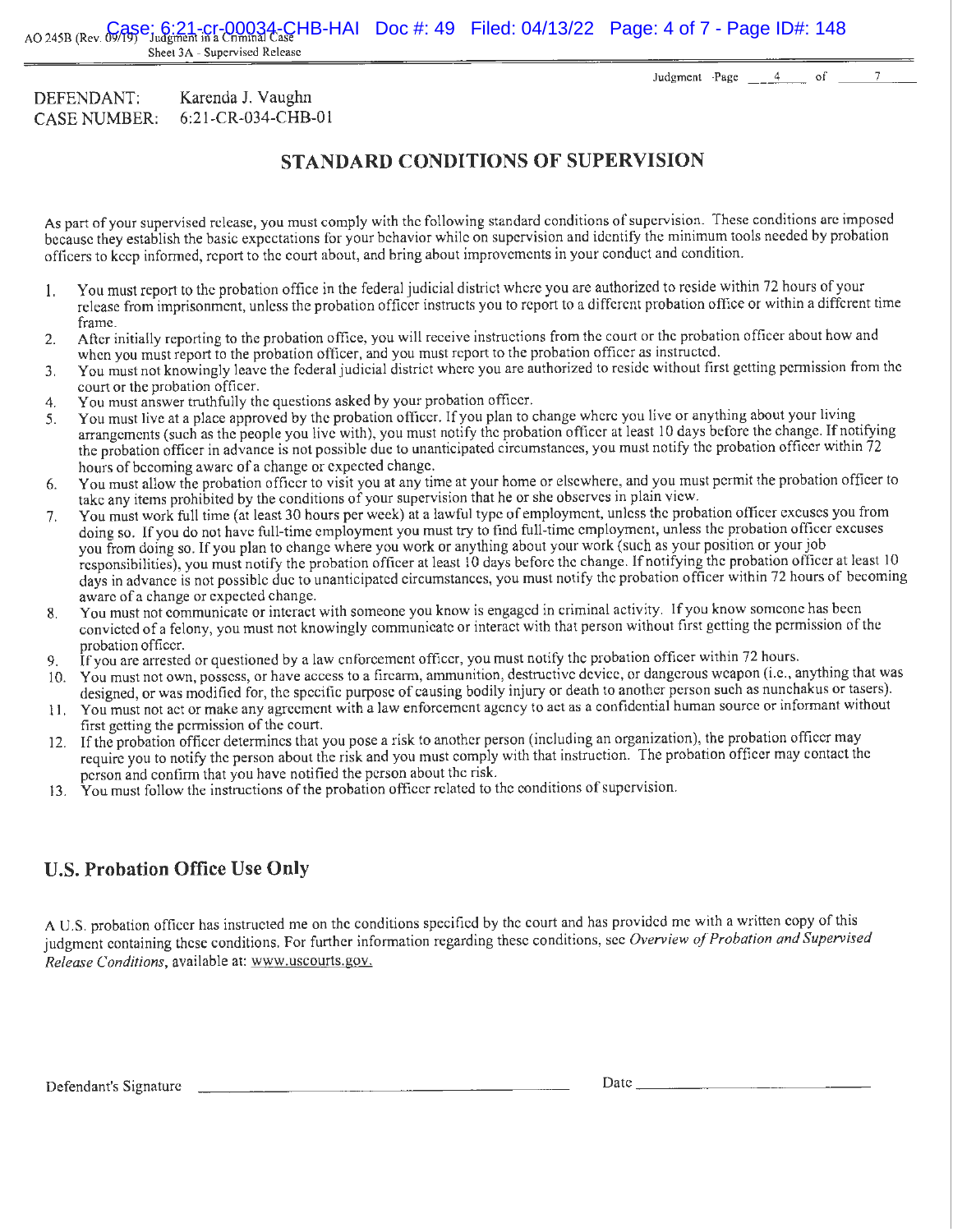Sheet 3D - Supervised Release DEFENDANT: Karenda J. Vaughn

6:2 l-CR-034-CHB-0 1

CASE NUMBER:

**SPECIAL CONDITIONS OF SUPERVISION** 

AO 245B (Rev. G/ASe: 6:21-Cr-00034-CHB-HAI Doc #: 49 Filed: 04/13/22 Page: 5 of 7 - Page ID#: 149

- I. You must provide the probation officer with access to any requested financial infonnation.
- 2. You must not incur new credit charges or open additional lines of credit without the approval of the probation officer unless you are in compliance with the installment payment schedule.
- 3. You must refrain from obstructing or attempting to obstruct or tamper, in any fashion, with the efficiency and accuracy of any prohibited substance testing which is required as a condition of release.
- 4. You must submit your person, property, house, residence, vehicle, papers, computers (as defined in 18 U.S.C. § 1030(e)(1)), other electronic communications or data storage devices or media, or office, to a search conducted by a United States probation officer. Failure to submit to a search may be grounds for revocation of release. You must warn any other occupants that the premises may be subject to searches pursuant to this condition. An officer may conduct a search pursuant to this condition only when reasonable suspicion exists that you have violated a condition of your supervision and that the areas to be searched contain evidence of this violation. Any search must be conducted at a reasonable time and in a reasonable manner.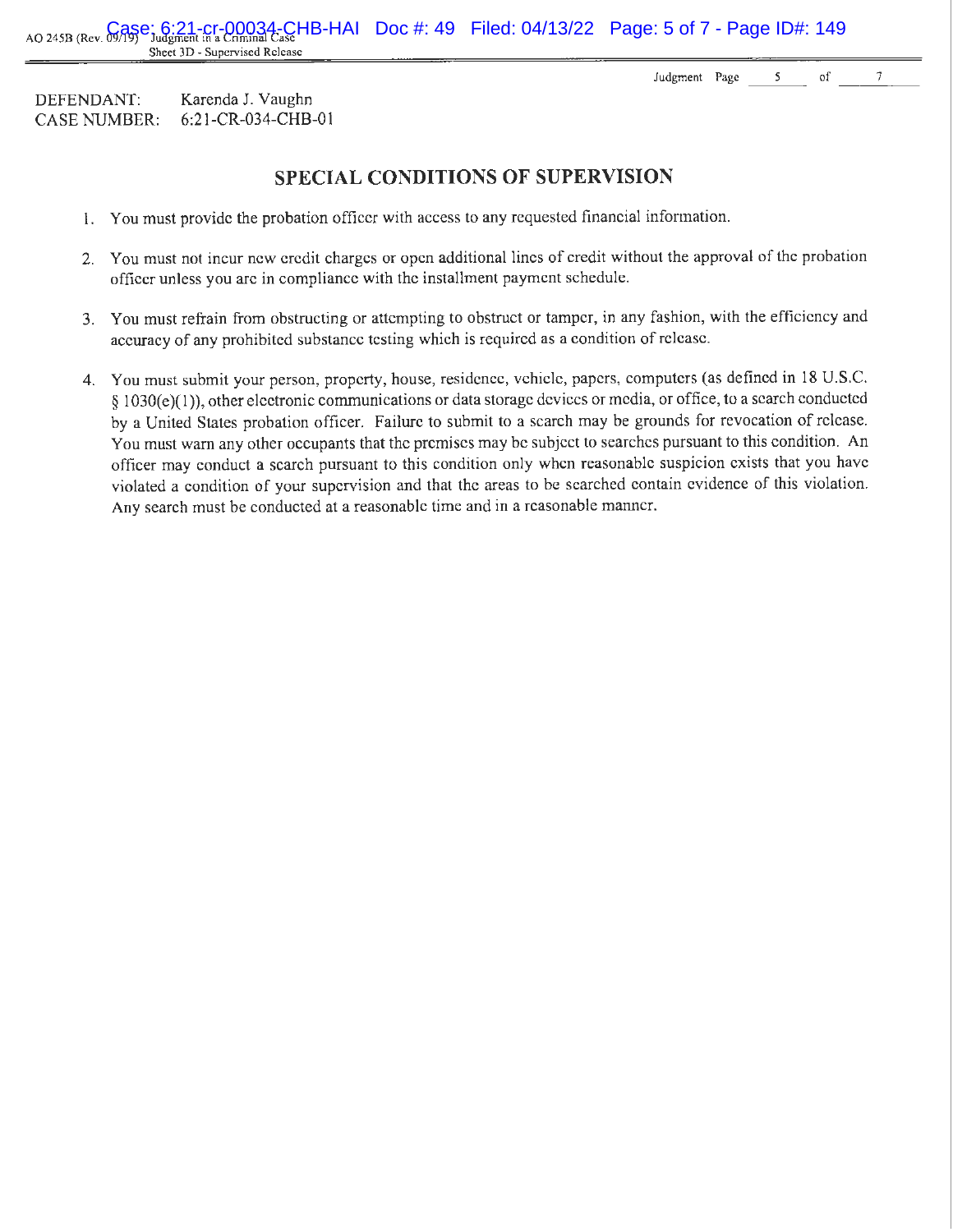AO 245B (Rev. 09/19) Judgment in a Criminal Sheet 5 - Criminal Monetary Penalties  $CHB-HAI$  Doc #: 49 Filed: 04/13/22 Page: 6 of 7 - Page ID#: 150

> Judgment Page 6:  $\circ$ f

| DEFENDANT.          | Karenda J. Vaughn     |
|---------------------|-----------------------|
| <b>CASE NUMBER:</b> | $6:21$ -CR-034-CHB-01 |

## **CRIMINAL MONET ARY PENAL TIES**

The defendant must pay the total criminal monetary penalties under the schedule of payments on Sheet 6.

| <b>TOTALS</b> $\frac{100.00}{ }$ |  | Assessment                                                                             |  | <b>Fine</b><br><b>Restitution</b> |  |          | <b>AVAA Assessment*</b> |       | JVTA Assessment**                                                  |
|----------------------------------|--|----------------------------------------------------------------------------------------|--|-----------------------------------|--|----------|-------------------------|-------|--------------------------------------------------------------------|
|                                  |  |                                                                                        |  | \$19,500.00                       |  | S Waived |                         | S N/A | S N/A                                                              |
|                                  |  | $\Box$ The determination of restitution is deferred until<br>after such determination. |  |                                   |  |          |                         |       | . An Amended Judgment in a Criminal Case (AO 245C) will be entered |

 $\boxtimes$  The defendant must make restitution (including community restitution) to the following payees in the amount listed below.

If the defendant makes a partial payment, each payee shall receive an approximately proportioned payment, unless specified otherwise in the priority order or percentage payment column below. However, pursuant to 18 U.S.C. § 3664(i), all nonfederal victims must be paid before the United States is paid.

| Name of Payee                   | Total Loss*** | <b>Restitution Ordered</b> | <b>Priority or Percentage</b> |
|---------------------------------|---------------|----------------------------|-------------------------------|
| Small Business Administration   | \$19,500.00   | \$19,500.00                |                               |
| SBA/DFC                         |               |                            |                               |
| 721.19 <sup>th</sup> Street     |               |                            |                               |
| 3 <sup>rd</sup> Floor, Room 301 |               |                            |                               |
| Denver, Colorado 80202          |               |                            |                               |
|                                 |               |                            |                               |

s \_\_\_\_\_ .c..; 19'-'-'-so=--=0-'-' .o=--=o- $S = 19.500.00$ 

 $\Box$  Restitution amount ordered pursuant to plea agreement S

**TOTALS** 

 $\Box$  The defendant must pay interest on restitution and a fine of more than \$2,500, unless the restitution or fine is paid in full before the fifteenth day after the date of the judgment, pursuant to 18 U.S.C. § 3612(f). All of the payment options on Sheet 6 may be subject to penalties for delinquency and default, pursuant to  $18 \text{ U.S.C.}$  §  $3612(g)$ .

 $\boxtimes$  The court determined that the defendant does not have the ability to pay interest and it is ordered that:

 $\boxtimes$  the interest requirement is waived for the  $\Box$  fine  $\boxtimes$  restitution.

 $\Box$  the interest requirement for the  $\Box$  fine  $\Box$  restitution is modified as follows:

\* Amy, Vicky, and Andy Child Pornography Victim Assistance Act of2018, Pub. L. No. 115-299.

\*\* Justice for Victims of Trafficking Act of 2015, Pub. L. No. 114-22.

\*\*\* Findings for the total amount of losses are required under Chapters 109A, 110, 110A, and 113A of Title 18 for offenses committed on or after September 13, 1994, but before April 23, 1996.